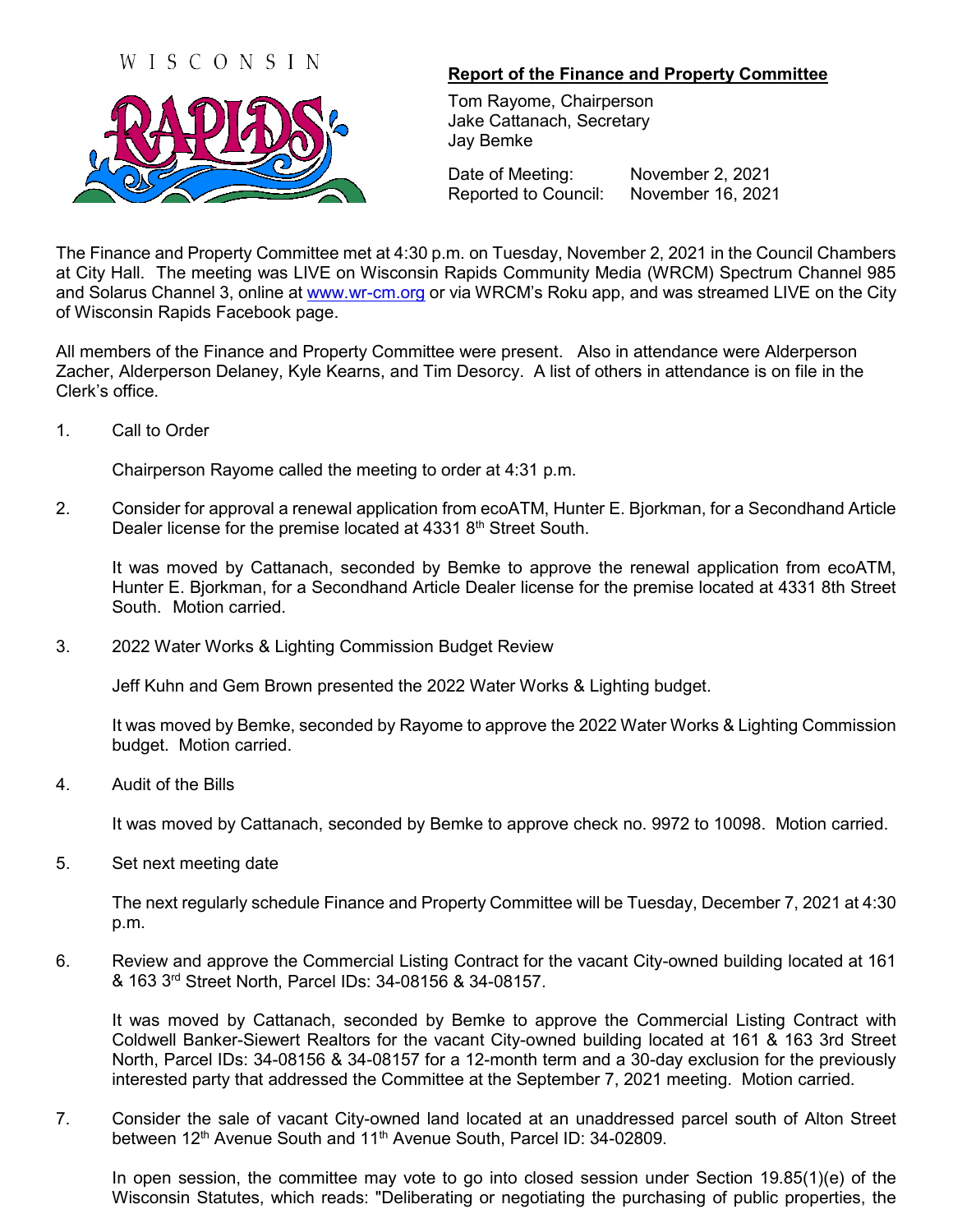investing of public funds, or conducting other specified public business, whenever competitive or bargaining reasons require a closed session".

In closed session, the committee may discuss negotiations and strategy regarding the sale of the above property.

The Committee may adjourn in closed session or may return to open session.

If returning to open session, the Committee may continue to consider the sale of the vacant land referenced above and may take action thereon.

It was moved by Cattanach, seconded by Bemke to go into closed session. Roll call vote resulted in the affirmative.

In closed session, the Committee discussed a proposed offer from an interested party to purchase the property.

It was moved by Cattanach, seconded by Bemke to return to open session. Roll call vote resulted in the affirmative.

In open session, it was moved by Cattanach, seconded Rayome to sell Parcel ID: 34-02809 to Bauer's Floor Mart, Inc. for \$11,500.00 with a perpetual easements for City owned utilities on the property and an ingress and egress for the adjacent property located at 211 12<sup>th</sup> Avenue South, Parcel ID: 34-02804. Motion carried.

## 8. Adjourn

It was moved by Bemke, seconded by Cattanach to adjourn. Motion carried and the meeting adjourned at 5:38 p.m.

The City of Wisconsin Rapids encourages participation from all its citizens. If participation at any public meeting is not possible due to a disability, notification to the city clerk's office at least 48 hours prior to the scheduled meeting is encouraged to make the necessary accommodations. Call the clerk at (715) 421-8200 to request accommodations.